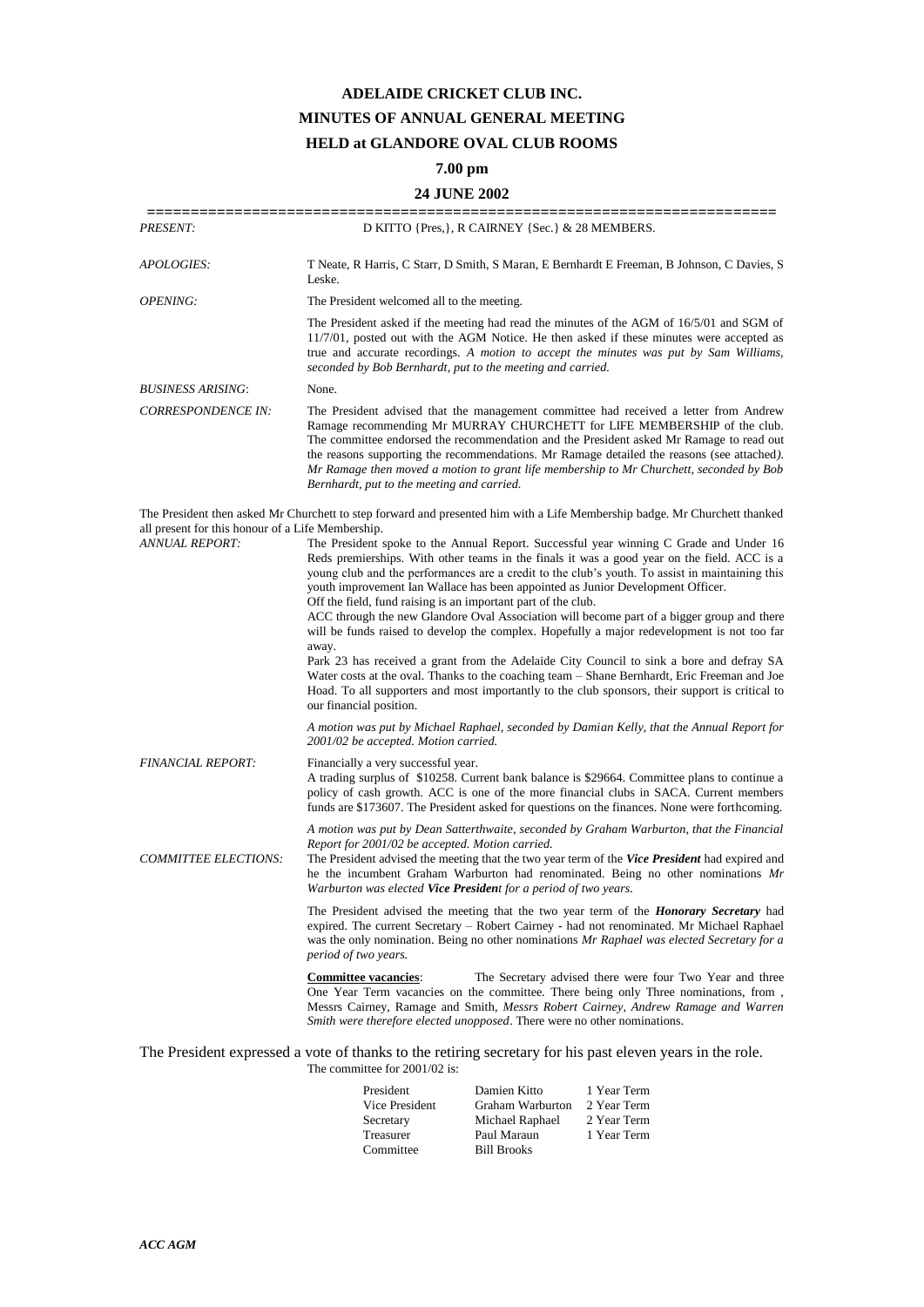|  |  | Year Term |
|--|--|-----------|
|--|--|-----------|

| Committee   | <b>Andrew Ramage</b>  | Warren Smith |
|-------------|-----------------------|--------------|
| 2 Year Term | <b>Robert Cairney</b> |              |

The president then spoke of the need for a special committee – THE CENTENARY COMMITTEE – to assist with the planning of the events to mark the clubs Centenary Year in season 2005/06.

The following nominations were received. Robert Cairney (chair), Warren McLean, Pauline McLean, Robert Harris, Doreen Smith, Bob Bernhardt, Andrew Ramage and Warren Smith.

The meeting accepted the nominations. *SUBSCRIPTIONS:* The President put forward the Management Committee's recommended subscriptions for 2002/03, the same rates as per 2001/02:

| <b>SENIORS</b>     | \$240.00 plus GST |
|--------------------|-------------------|
| <b>STUDENTS</b>    | \$200.00 plus GST |
| <b>JUNIORS</b>     | \$150.00 plus GST |
| <b>NON PLAYING</b> |                   |
| <b>FAMILY</b>      | \$25.00 plus GST  |
| <b>SINGLE</b>      | \$15.00 plus GST  |

The President advised the management committee was also recommending a one year levy of \$20 per playing member and \$10 per non playing member to assist in the funding of a water bore at Park 23. The annual water bill at Park 23 is approximately \$8000. Adelaide City Council had given a grant of \$10000 towards the bore. The SA Department of Sports and Recreation had granted \$3500. The members levy will raise approximately \$3000-4000. The bore will cost approximately \$28000. The club will borrow the remaining \$10000 from its bank.

*A motion was put by Robert Cairney that the 2002/03 Subscriptions be accepted, the motion was seconded by Graham Warburton. Motion carried*

## *ACC BUFFALOS FOOTBALL CLUB*

President advised meeting that over the past few months there had been some matters between ACC and the ACC Buffalos Football Club (ABFC). The President asked Robert Cairney to advise the meeting of what has transpired.

Mr Cairney detailed the history of the ABFC. The ABFC formed as winter fund raiser and a way of finding new junior cricketers with our school #s dropping, plus it would eventually give cricketers a footy club.- a couple of ACC committee ran it. ACC provided P23 at very little cost, indeed ACC funded 1st 1-1 1/2years.

Teams grew from 3 to 5, with some on field success, ACC committee took little interest except for the 2 committee members who ran it. Very quickly the ABFC took a dislike to ACC. Reasons? MISINFORMATION!!

ACC allowed the ABFC to continue with little ACC input save the same 2 committee people.

In 2001 the ABFC started talking to Unley Jets re moving from P23 to Kingswood. The operating committee of ABFC wanted a relationship with a club that would allow their juniors to move into seniors. The Jets allowed that. ACC committee was divided on the future of a relationship between ACC and ABFC. However to allow the ABFC to stay at Glandore the Glandore Oval committee asked the Jets and WOSFC to make submissions re tenancy at Glandore. This was a means of providing ABFC with a senior team. The WOSFC was financially the best offer and they accepted a sub lease.

2002 January onwards, after negotiating with Glandore Oval committee the ABFC announced it could not afford to stay at Glandore - cost were too high, more over they felt the WOSFC did not provide a club for movement from Juniors to seniors. And early in the football season the ABFC moved. There was a parental back lash due to the lack of consultation by the committee.

Accusations were made of ACC. ABFC parents were told ACC committee had written a letter threatening to "kick ABFC out of Glandore". Such a letter was never written -ACC threatened legal action and the ABFC operating committee has since acknowledged there is no letter.

There were a number of meetings between ACC committee and ABFC parents and the Junior f/ball league re the future of the footy club.ACC has said the club can do what it likes - if it wishes to leave so be it. The problem for the club and the league is that the Adelaide Buffalos is the registered trade mark of the ACC and the league will only recognise the Adelaide Buffalos as the current team in the competition. ACC will not let that team use our trade mark if the club does not conform with its constitution, the league will allow the club to disband and reform with a different name - but it cannot keep the Adelaide Buffalos premiership points.